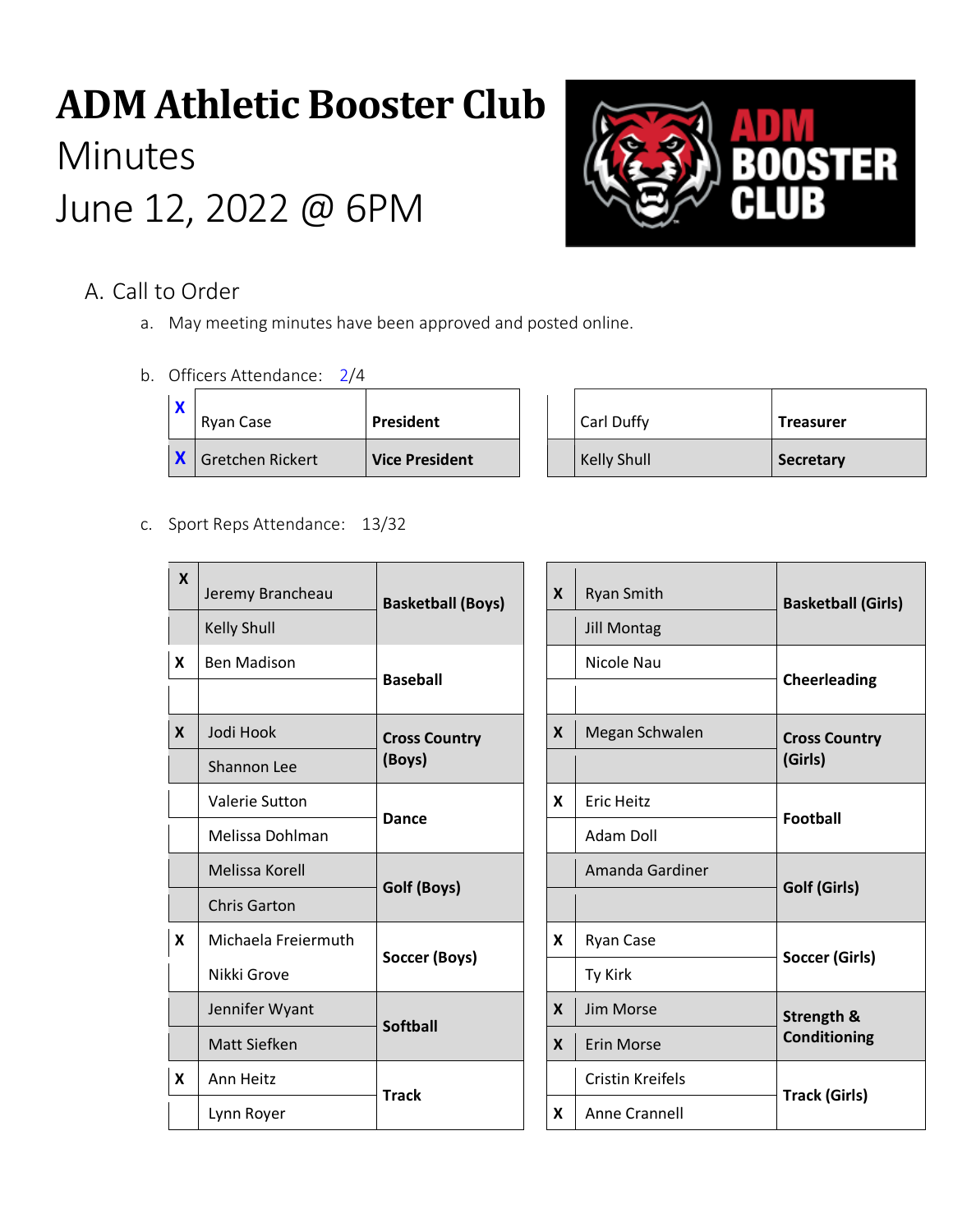|            | <b>Wrestling</b> |  | Michelle Siefken | Volleyball |
|------------|------------------|--|------------------|------------|
| Sean Smith |                  |  | Kathy Grossman   |            |

- d. Introduction: Michelle Siefken, new Volleyball Rep
	- i. Michelle was not able to make it this evening, we will introduce her next meeting.

## B. Committee Reports

- a. **Athletics Report** Rod Wiebers, Activities Director
	- i. Boys and Girls Golf teams did well this spring, both qualifying for State.
	- ii. Track was also successful for the boys and girl's teams, both qualifying for State and the girls team had some individual award placements and were runner-up.
	- iii. Girls Soccer went well, they lost in a State qualifying game in double overtime.
	- iv. The Boys Soccer team had a good season, they are a young team and will have a lot of returners next year.
	- v. Baseball is off to a great start with a 10-3 record with a busy week coming up; Softball is also doing great with a strong weekend tournament performance. Record is 16-1. There is  $\approx$ 3 weeks left in the regular season for both teams, they will then be moving into state tournaments, which will be taking place the same week in July.
	- vi. Alex Schnebbe has been appointed as an Assistant AD, with focus on the support of MS sports and all of the schedules, organization, etc. He will continue with his teaching position.
	- vii. Rod advised to keep an eye out for a message from him in mid-July regarding registering for sports in the 2022/2023 school year.
	- viii.Hal Wilson is the new concessions manager, has been easing into the role and will be full time in the fall.

## b. **Financial Update** - Carl Duffy

- i. We still have a strong balance in our account; there are still funds requested by the coaches and approved in the fall that has yet to be spent. Please remind your coaches this money needs to be requested before 8/1/22 or will need to be requested again in November. Rod will also remind the coaches.
- c. **Apparel**  Gretchen Rickert
	- i. We will have an apparel table at the upcoming golf tournament; this isn't something we have done before but hoping for good response from the teams. We will also have a "booth" at the Sweetcorn Festival and Tiger Fest, with a focus on toddler and youth sizes. We will also have an online store, targeting later this summer for that. As always, if there are ideas for designs or items anyone would like to see, please let Kathy or Gretchen know.